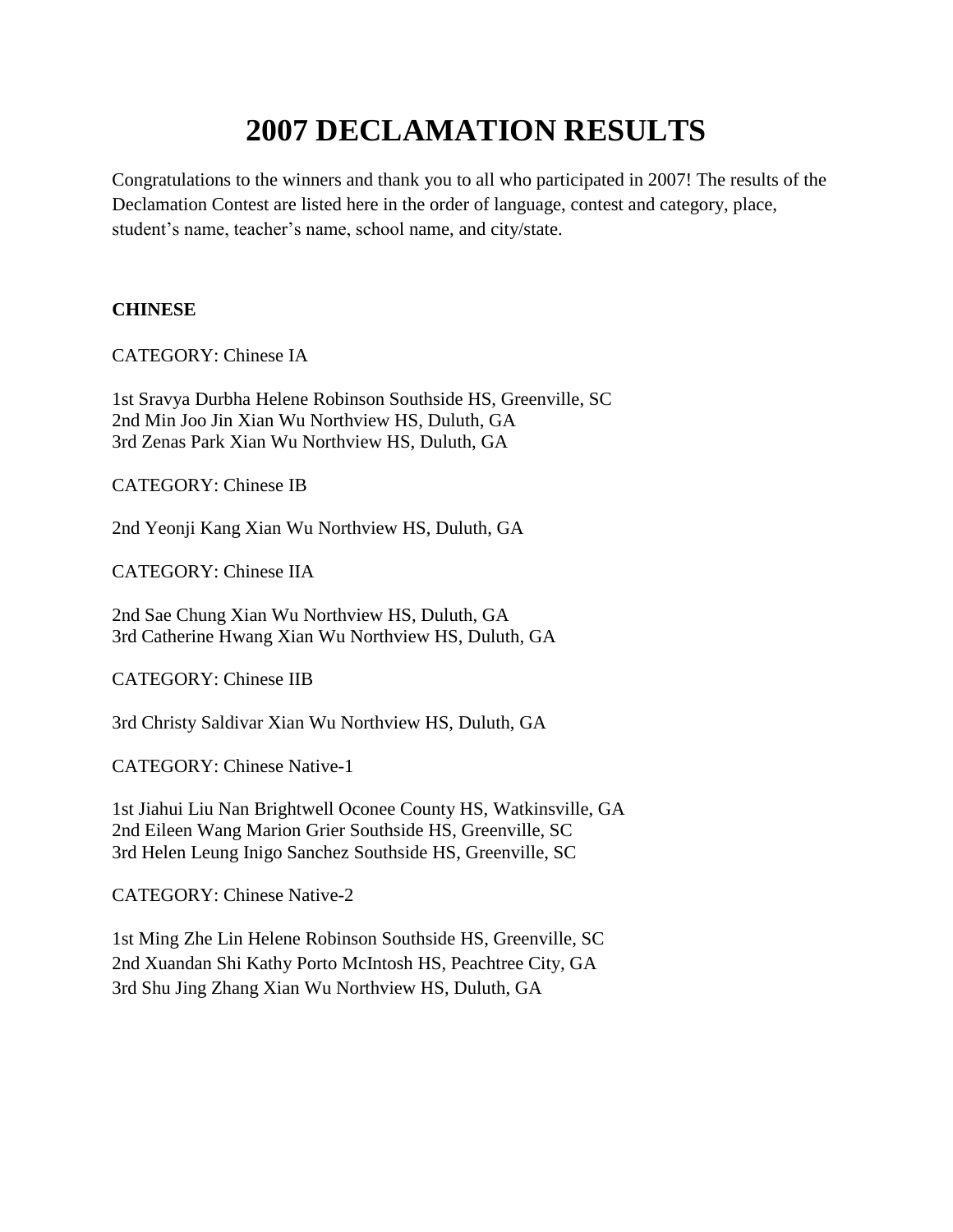## **FRENCH**

#### CATEGORY: French IA-1

1st Justin Durden Herbert Caudle Cross Creek HS, Augusta, GA 2nd Cynthia Rosales Mary Anne Wall Southside HS, Greenville, SC 3rd Jenifer Marrero Valerie Hughey Starr's Mill HS, Fayetteville, GA

CATEGORY: French IA-2

1st Brandi Clagg Herbert Caudle A.R. Johnson Magnet HS, Augusta, GA 2nd Ariel Vipond Marie-Claude Chaney Davidson Fine Arts, Augusta, GA 3rd Ariane Alexandrescu Carmen Brannon Daniel HS, Central, SC

CATEGORY: French IA-3

1st Nasheed Burgess Kris Bintliff Paulding County HS, Dallas, GA 2nd Noonhee Kim Nan Brightwell Oconee County HS, Watkinsville, GA 3rd Ridge Davis Pepper Swafford Whitewater HS, Fayetteville, GA

CATEGORY: French IB

1st Nathan Morris Herbert Caudle A.R. Johnson Magnet HS, Augusta, GA 2nd Meridith Anderson Nan Brightwell Oconee County HS, Watkinsville, GA

CATEGORY: French IIA-1

1st Josahandy Roman Kathy Porto McIntosh HS, Peachtree City, GA 2nd Amanda McKenzie Marie Scott Starr's Mill HS, Fayetteville, GA 3rd Christie Wilson Tanner Tucker James Island Charter HS, Charleston, SC

CATEGORY: French IIA-2

1st Iffie Awachie Stephane Allagnon Sandy Creek HS, Tyrone, GA 2nd Katelyn Kessinger Terry Meredith Aquinas HS, Augusta, GA 3rd Cody Mahaffey Kathy Porto McIntosh HS, Peachtree City, GA

CATEGORY: French IIA-3

1st John Quinn Terry Meredith Aquinas HS, Augusta, GA 2nd Kelsey Doucette Catherine Miller James Island Charter HS, Charleston, SC 3rd Paul Van Purrsem Marie-Claude Chaney Davidson Fine Arts, Augusta, GA

CATEGORY: French IIA-4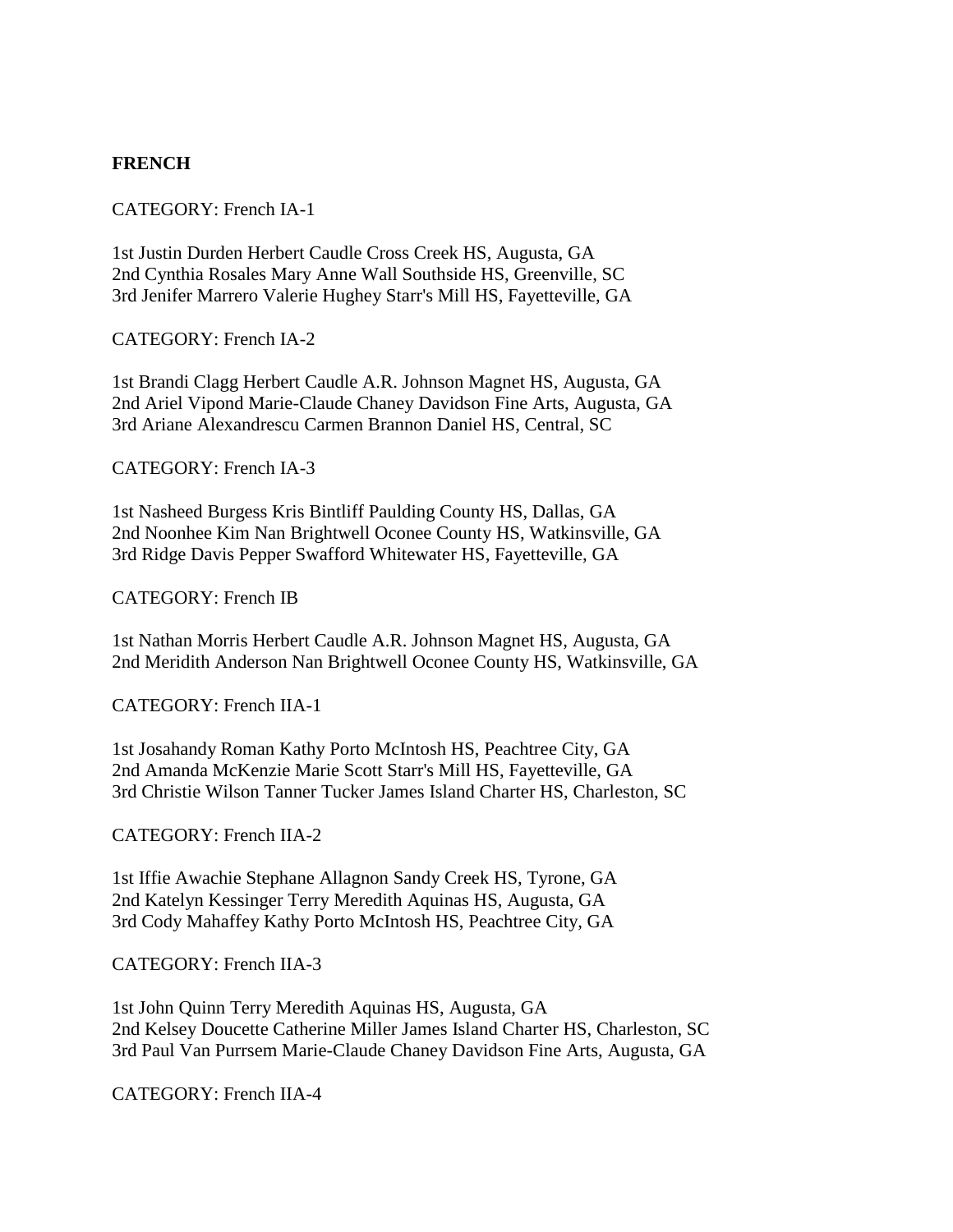1st Shamari Sylvan Marie-Claude Chaney Davidson Fine Arts, Augusta, GA 2nd Wesley Brown Susan Boutier McIntosh HS, Peachtree City, GA 3rd Sommer Gilbert Martha Parris Walhalla HS, Walhalla, SC

CATEGORY: French IIB

1st Jamie Freeman Margaret Howie Spartanburg Day School, Spartanburg, SC 2nd Jeanne Andreani Mary Nguyen GT Charter HS, Greenville, SC

CATEGORY: French IIIA-1

1st Anagha Kadambi Nan Brightwell Oconee County HS, Watkinsville, GA 2nd Victoria Brickenden Kathy Porto McIntosh HS, Peachtree City, GA 3rd Ashleigh Gardner Herbert Caudle A.R. Johnson Magnet HS, Augusta, GA

CATEGORY: French IIIA-2

1st Jasmine Morrissette Herbert Caudle A.R. Johnson Magnet HS, Augusta, GA 2nd Jessica Lambing Valerie Hughey Starr's Mill HS, Fayetteville, GA 3rd Taylor Womack Susan Boutier McIntosh HS, Peachtree City, GA

CATEGORY: French IIIA-3

1st Kate Walker Amie La Porte Whitewater HS, Fayetteville, GA 2nd Meredith Shephard Valerie Hughey Starr's Mill HS, Fayetteville, GA 3rd Sravya Durbha Mary Anne Wall Southside HS, Greenville, SC

CATEGORY: French IIIA-4

1st Victoria Moreira Susan Boutier McIntosh HS, Peachtree City, GA 2nd Taylor Staub Marie-Claude Chaney Davidson Fine Arts, Augusta, GA 3rd Sarah Gordon Nan Brightwell Oconee County HS, Watkinsville, GA

CATEGORY: French IIIB

1st Kevin Brinson Kathy Porto McIntosh HS, Peachtree City, GA 2nd Judith Beaudoin Mary Anne Wall Southside HS, Greenville, SC

CATEGORY: French IVA-1

1st Jenny Hao Catherine Francisse Northview HS, Duluth, GA 2nd Charly Byram Nan Brightwell Oconee County HS, Watkinsville, GA 3rd Alexander Glac Tanner Tucker James Island Charter HS, Charleston, SC

CATEGORY: French IVA-2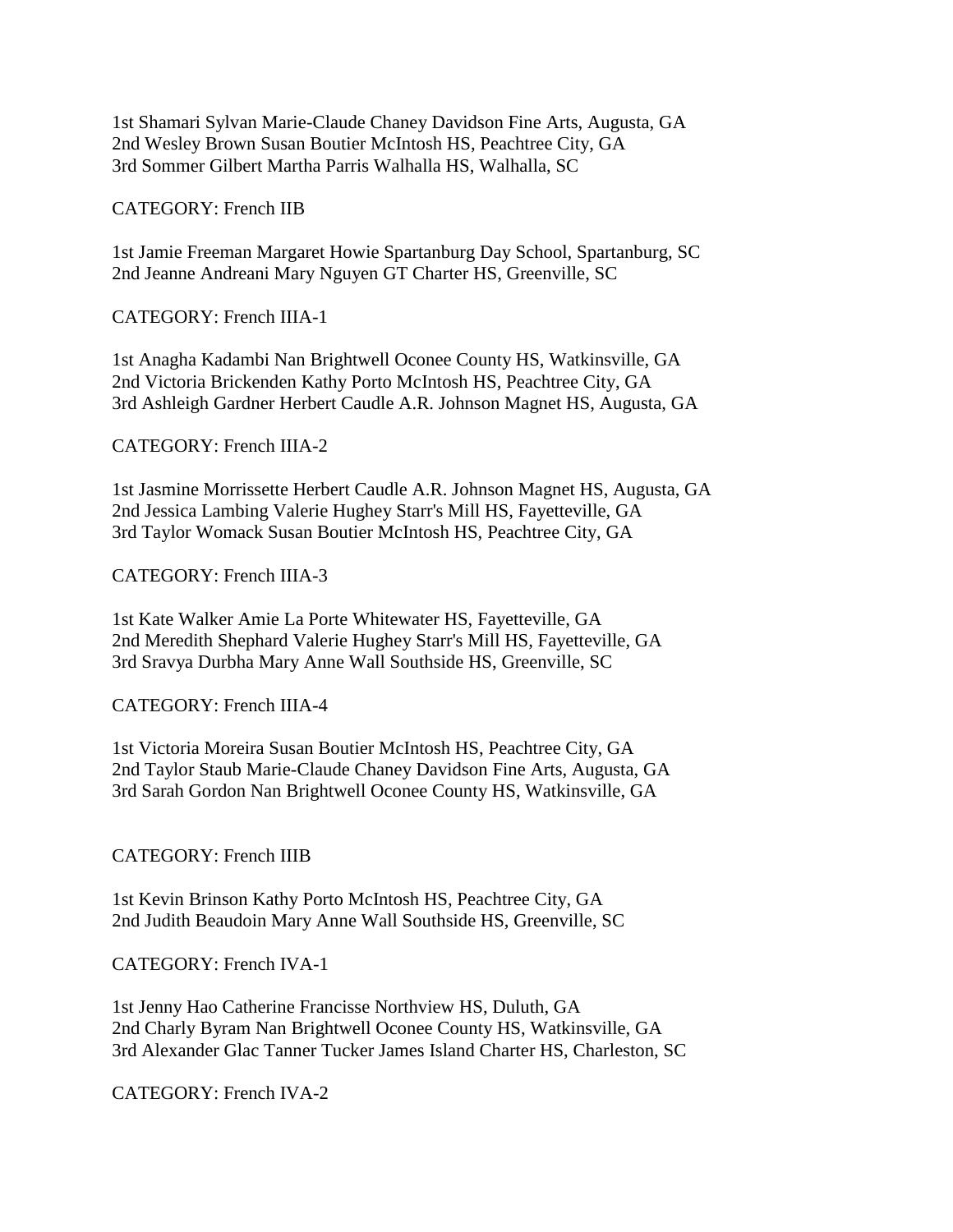1st Natalya Zmudzin Marie Scott Starr's Mill HS, Fayetteville, GA 2nd Kristin Meagher Valerie White Northview HS, Duluth, GA 3rd Kelly Funderburk Helene Robinson Southside HS, Greenville, SC

CATEGORY: French IVA-3

1st Laura Knapton Kathy Porto McIntosh HS, Peachtree City, GA 2nd Matthew Haig Tanner Tucker James Island Charter HS, Charleston, SC 3rd Kshama Bhyravabhotla Catherine Francisse Northview HS, Duluth, GA

CATEGORY: French IVA-4

1st Yusuke Welsh Terry Merdith Aquinas HS, Augusta, GA 2nd Willa Ni Valerie White Northview HS, Duluth, GA 3rd Xuandan Shi Susan Boutier McIntosh HS, Peachtree City, GA

CATEGORY: French IVB

1st Shannon Hall Marie Scott Starr's Mill HS, Fayetteville, GA 2nd Gaby Freeman Margaret Howie Spartanburg Day School, Spartanburg, SC 3rd Kenia Graves Marie-Claude Chaney Davidson Fine Arts, Augusta, GA

CATEGORY: French Native

1st Paul-Hector Vanneste Mary Anne Wall Southside HS, Greenville, SC 2nd Priscilla Ngoyi Catherine Miller James Island Charter HS, Charleston, SC

#### **GERMAN**

CATEGORY: German IA

1st Michael Revis Kathleen Dickel Daniel HS, Central, SC 2nd Nora Hlavac Tanner Tucker James Island Charter HS, Charleston, SC 3rd Julianne Slaton William Bryan Sandy Creek HS, Tyrone, GA

CATEGORY: German IB

2nd Tre Torbert Rick Cushman Butler HS, Augusta, GA

CATEGORY: German IIA-1

1st Sarah Prewoznik Gina Sanders McIntosh HS, Peachtree City, GA 2nd Erica Smith Candice Martin Westside HS, Anderson, SC 3rd Travis Richardson Amanda Thompson Starr's Mill HS, Fayetteville, GA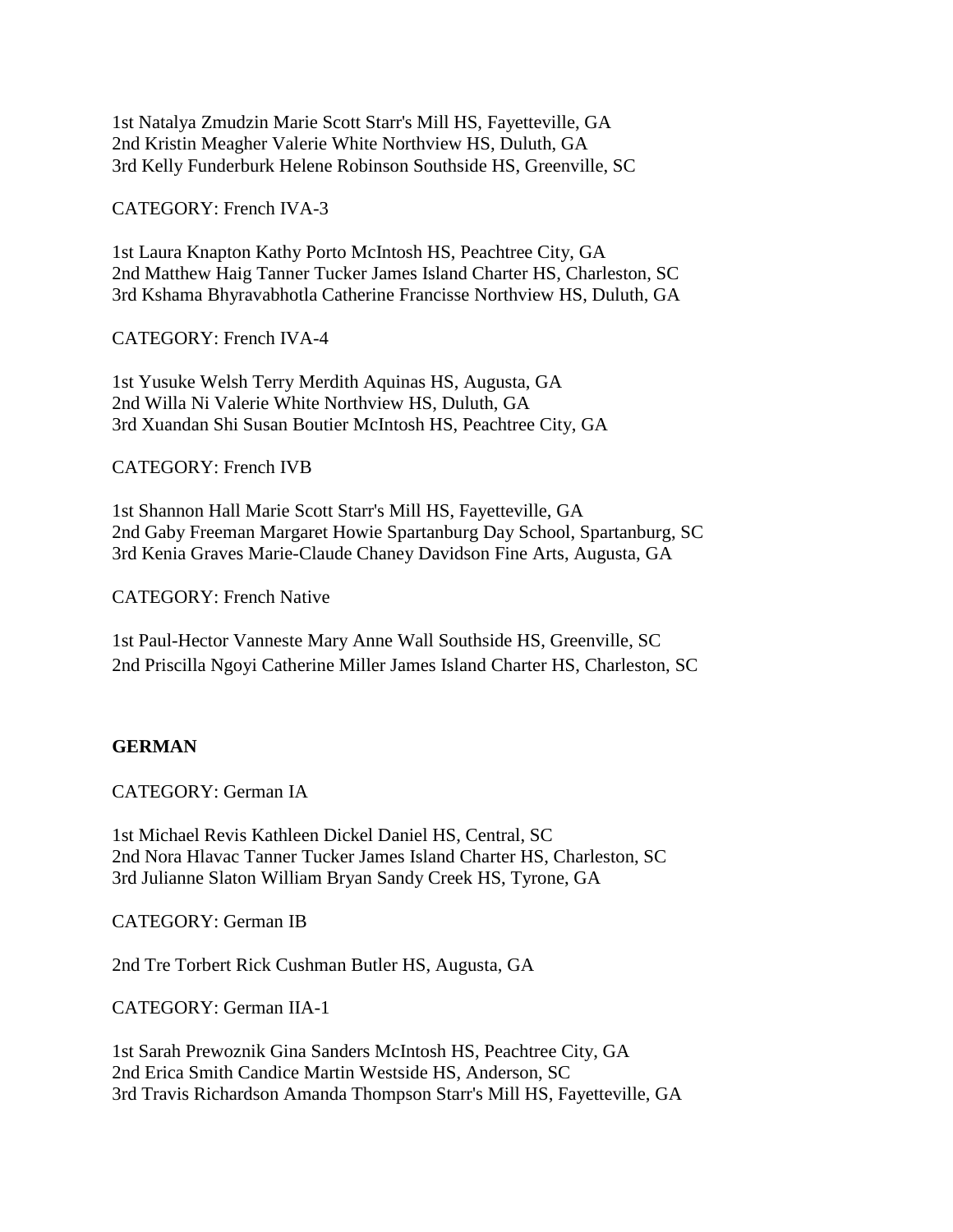CATEGORY: German IIA-2

1st Lindsay Quandt Amanda Thompson Starr's Mill HS, Fayetteville, GA 2nd Tricia Lu Marion Grier Southside HS, Greenville, SC 3rd Kai Hull Kathleen Dickel Daniel HS, Central, SC

CATEGORY: German IIB

1st Julia Killermann-Leach Kathleen Dickel Daniel HS, Central, SC 2nd Amanda Wilson Amanda Thompson Starr's Mill HS, Fayetteville, GA 3rd Neil Luu Marion Grier Southside HS, Greenville, SC

CATEGORY: German IIIA

1st Haaris Khan Kathleen Dickel Daniel HS, Central, SC 2nd E.J. Muhammad Constance Witte Daniel HS, Central, SC 3rd Tyler Legg William Bryan Sandy Creek HS, Tyrone, GA

CATEGORY: German IIIB

1st Casey Harvey William Bryan Sandy Creek HS, Tyrone, GA 2nd Katie Ledbetter Amanda Thompson Starr's Mill HS, Fayetteville, GA

CATEGORY: German IVA-1

1st Jonathan Witte Kathleen Dickel Daniel HS, Central, SC 2nd Saskia Vos Constance Witte Daniel HS, Central, SC 3rd Nicole Wilson Candice Martin Westside HS, Anderson, SC

CATEGORY: German IVA-2

1st Joe Werner Amanda Thompson Starr's Mill HS, Fayetteville, GA 2nd Thomas Hardy Kevin Keough McIntosh HS, Peachtree City, GA 3rd Emily Brown Constance Witte Daniel HS, Central, SC

CATEGORY: German IVB

1st Maximilian Wolff Marion Grier Southside HS, Greenville, SC

CATEGORY: German Native

1st Janina Uckermann Candice Martin Westside HS, Anderson, SC 2nd Anastasia Partafylla Marion Grier Southside HS, Greenville, SC

**ITALIAN**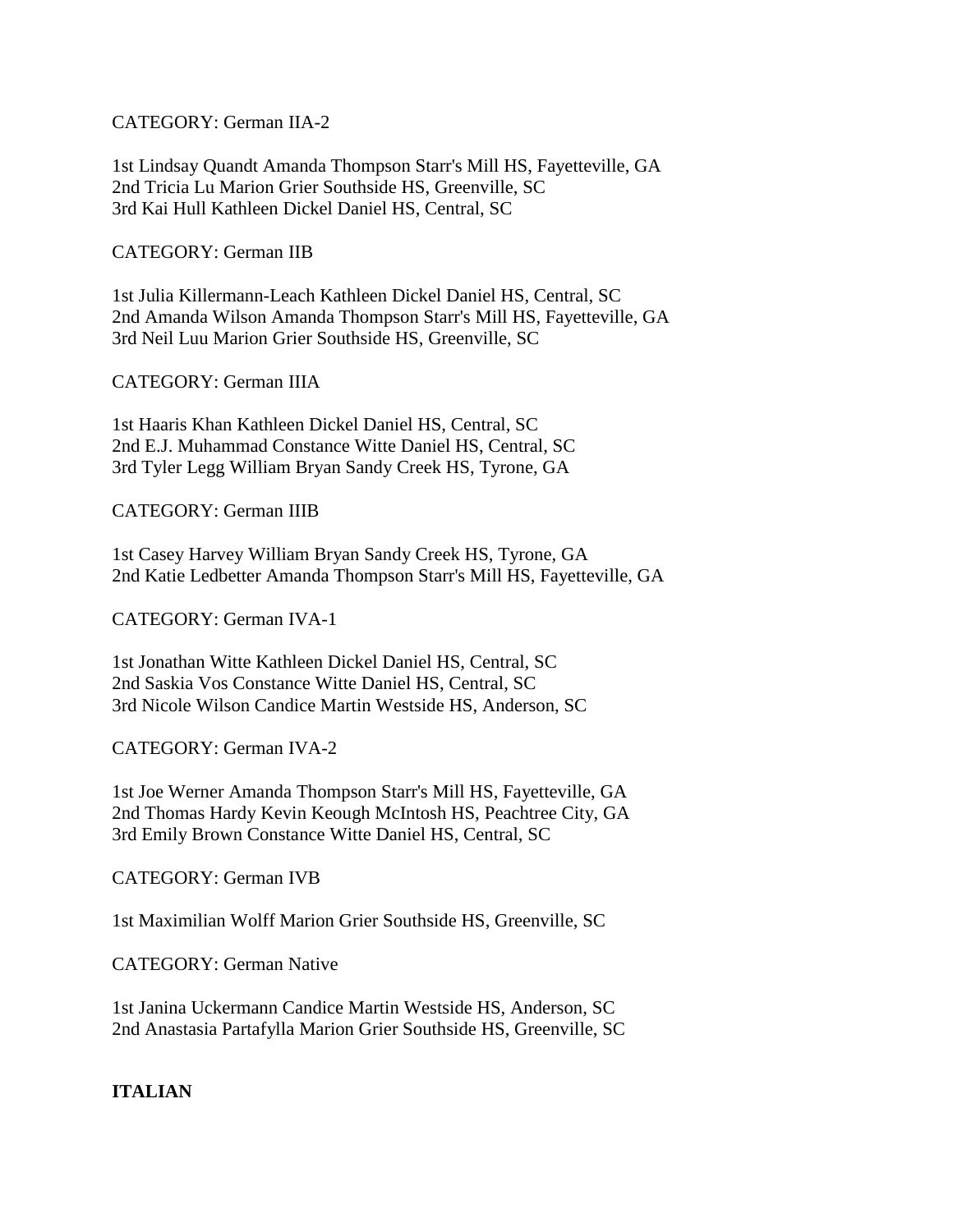CATEGORY: Italian IA-1

1st Hannah Benton Tanner Tucker James Island Charter HS, Charleston, SC

#### **JAPANESE**

CATEGORY: Japanese IA

1st Sravya Durbha Helene Robinson Southside HS, Greenville, SC 2nd Angela Luo Gerard Vanneste Southside HS, Greenville, SC 3rd Tricia Lu Marion Grier Southside HS, Greenville, SC

CATEGORY: Japanese IB

1st Ashley Jackson Mary Anne Wall Southside HS, Greenville, SC

CATEGORY: Japanese IIIA

1st Maximilian Wolff Marion Grier Southside HS, Greenville, SC 2nd Ming Zhe Lin Mary Anne Wall Southside HS, Greenville, SC

CATEGORY: Japanese Native

1st Ikumi Masuko Michi Shimura Nihonjin Koukousei, Greenville, SC 2nd Yuki Koyama Inigo Sanchez Southside HS, Greenville, SC 3rd Reina Shimozono Mary Anne Wall Southside HS, Greenville, SC

### **LATIN**

CATEGORY: Latin I-1

1st Denton Dickerson Daniel Barron Airport HS, W Columbia, SC 2nd Chris Singletary Kristen Larcher Aquinas HS, Augusta, GA 3rd Sara Spencer Chris Harrelson Spartanburg Day School, Spartanburg, SC

### CATEGORY: Latin I-2

1st Nathalie Cuestas Connie Bryant McIntosh HS, Peachtree City, GA 2nd Neil Borad Chris Harrelson Spartanburg Day School, Spartanburg, SC 3rd Matthew Palmer Martha Boseski Blythewood HS, Blythewood, SC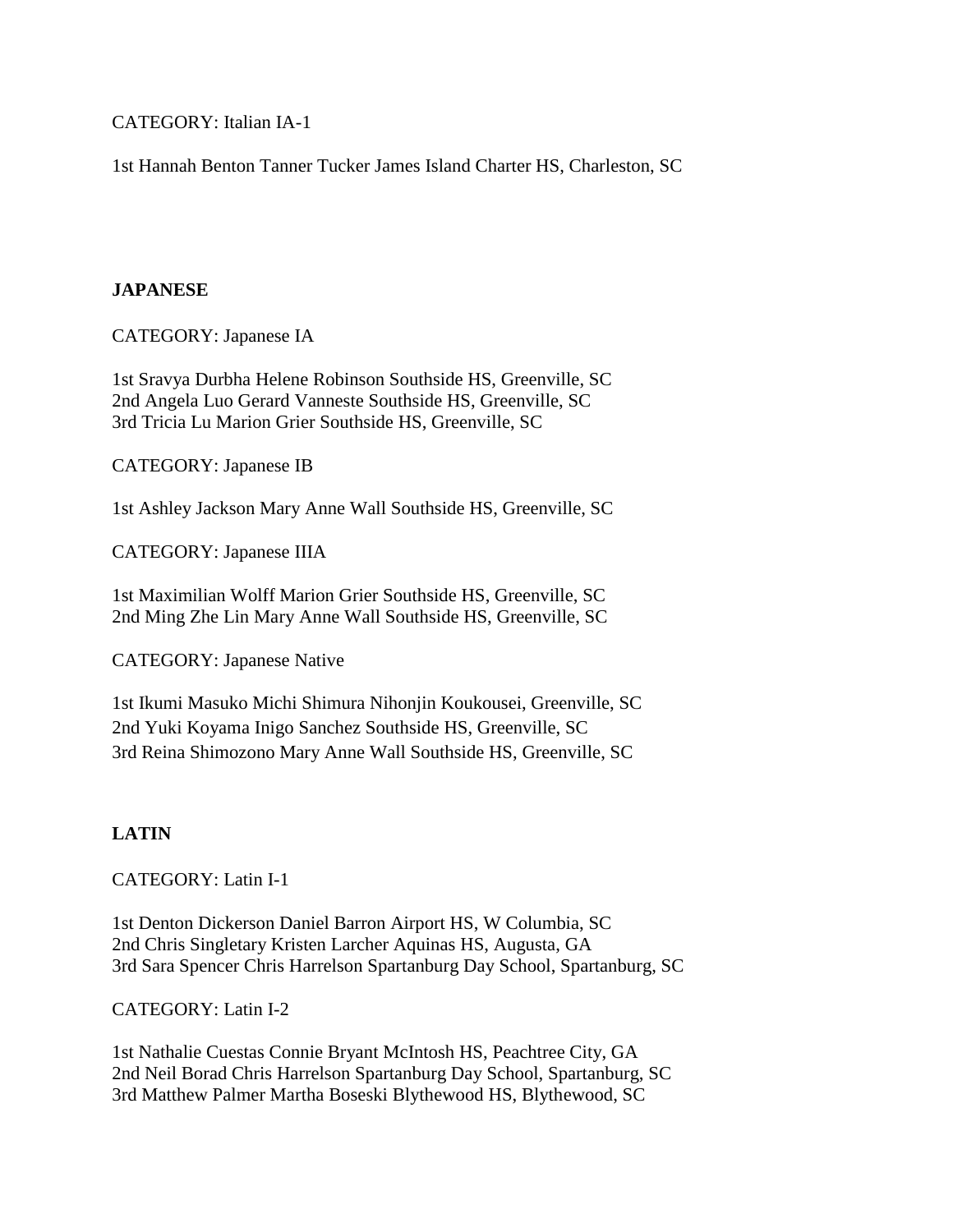CATEGORY: Latin II

1st Kaycee Prince Martha Boseski Blythewood HS, Blythewood, SC 2nd Joey Goodwin Susan Phillips A.R. Johnson Magnet HS, Augusta, GA 3rd Lora Golden Susan Phillips A.R. Johnson Magnet HS, Augusta, GA

CATEGORY: Latin III

3rd Joshua Mysona Richard Kremin Aquinas HS, Augusta, GA

CATEGORY: Latin IV

1st Trevor Auman Tracy Seiler Spring Valley HS, Columbia, SC 2nd Clint Kimzey Connie Bryant McIntosh HS, Peachtree City, GA 3rd Wesley Brown Connie Bryant McIntosh HS, Peachtree City, GA

#### **RUSSIAN**

CATEGORY: Russian Native

1st VlodIslandav Levochko Tanner Tucker James Island Charter HS, Charleston, SC

#### **SPANISH**

CATEGORY: Spanish IA-1

1st James Freeman Elizabeth Flores Spartanburg Day School, Spartanburg, SC 2nd Jenna Lirsey Laura Alldredge Starr's Mill HS, Fayetteville, GA 3rd Erin Lightfoot Chika Takeda Davidson Fine Arts, Augusta, GA

CATEGORY: Spanish IA-2

1st Paris Quinn Graciela Oviedo Paulding County HS, Dallas, GA 2nd Rachel Jeanes Brandi Meeks Starr's Mill HS, Fayetteville, GA 3rd Laura Knapton Kaylene Arnold McIntosh HS, Peachtree City, GA

CATEGORY: Spanish IB

1st Myers Berrio Chika Takeda Davidson Fine Arts, Augusta, GA 2nd Katherine Rios Carmen Cancel Butler HS, Augusta, GA 3rd Jessica Cruz Gale Ashmore Daniel HS, Central, SC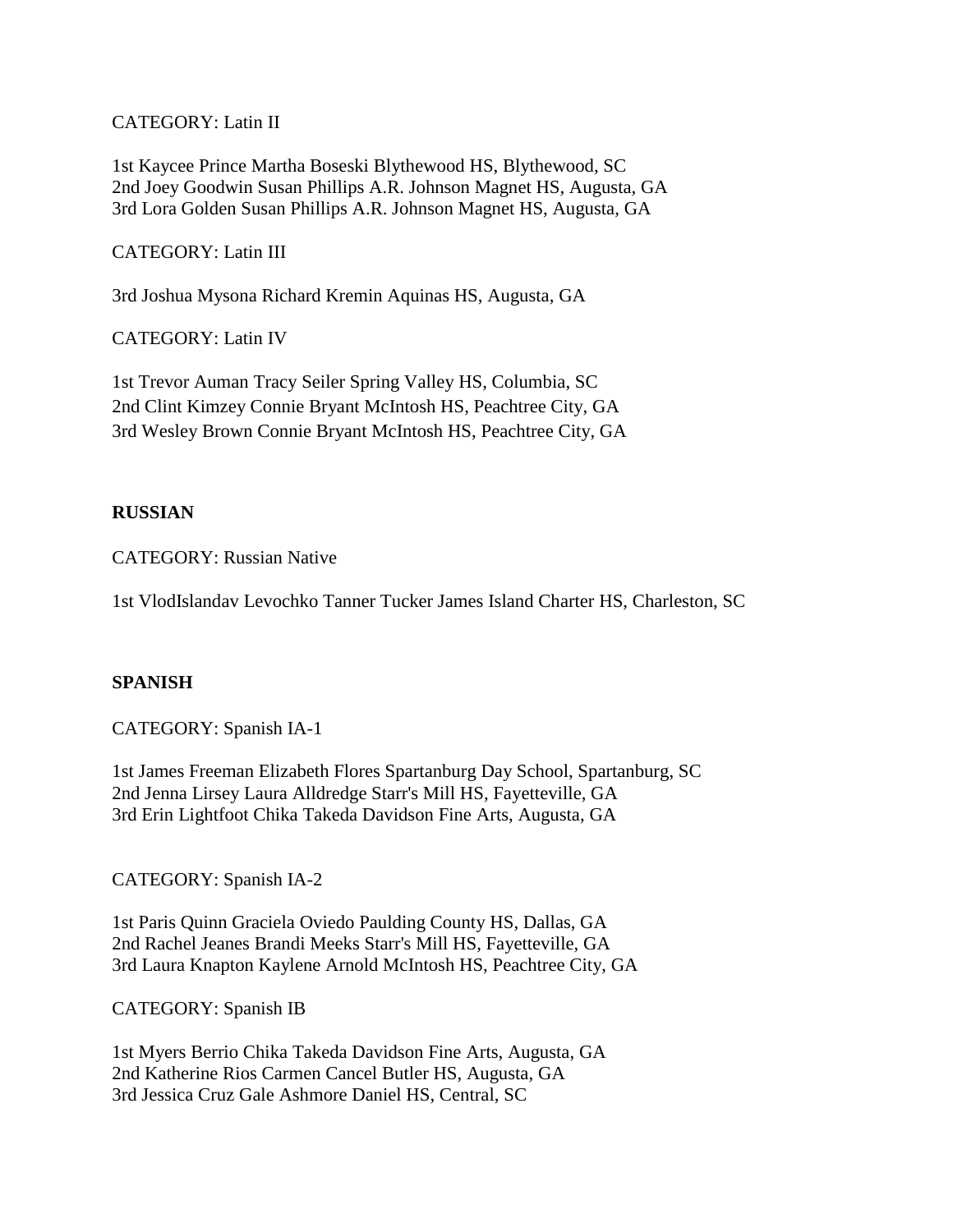CATEGORY: Spanish IIA-1

1st Elizabeth Humphries Kaylene Arnold McIntosh HS, Peachtree City, GA 2nd Amanda Seamon Marcela Sample Starr's Mill HS, Fayetteville, GA 3rd Alexander Smith Lourdes Nieves Whitewater HS, Fayetteville, GA

CATEGORY: Spanish IIA-2

1st Anastasia Partafylla Marion Grier Southside HS, Greenville, SC 2nd Cassie Rogers Emorie Vasquez Whitewater HS, Fayetteville, GA 3rd Austin Hendricks Brandi Meeks Starr's Mill HS, Fayetteville, GA

CATEGORY: Spanish IIA-3

1st Melissa Manson Shannon Knight McIntosh HS, Peachtree City, GA 2nd Luben Ikonomov Gerard Vanneste Southside HS, Greenville, SC 3rd Justin Courtright Scott Hawkins Butler HS, Augusta, GA

CATEGORY: Spanish IIA-4

1st Sheena Green Jody Ducworth James Island Charter HS, Charleston, SC 2nd Luke Robuck Kaylene Arnold McIntosh HS, Peachtree City, GA 3rd Malikah Sessions Noelia Castro Butler HS, Augusta, GA

CATEGORY: Spanish IIA-5

1st Sofia Viller Jill Ricciardone James Island Charter HS, Charleston, SC 2nd Spencer Marion Marcela Sample Starr's Mill HS, Fayetteville, GA 3rd Victoria Raby Edna Jimenez Sandy Creek HS, Tyrone, GA

CATEGORY: Spanish IIB

1st Carmen Kraus Sally LeMaistre Cedar Shoals HS, Athens, GA 2nd Vanessa Gutierrez Chika Takeda Davidson Fine Arts, Augusta, GA

CATEGORY: Spanish IIIA-1

1st Emily Mattison Elizabeth Flores Spartanburg Day School, Spartanburg, SC 2nd Almira Hibic Matthew Putman Paulding County HS, Dallas, GA 3rd Alexis West Jody Ducworth James Island Charter HS, Charleston, SC

CATEGORY: Spanish IIIA-2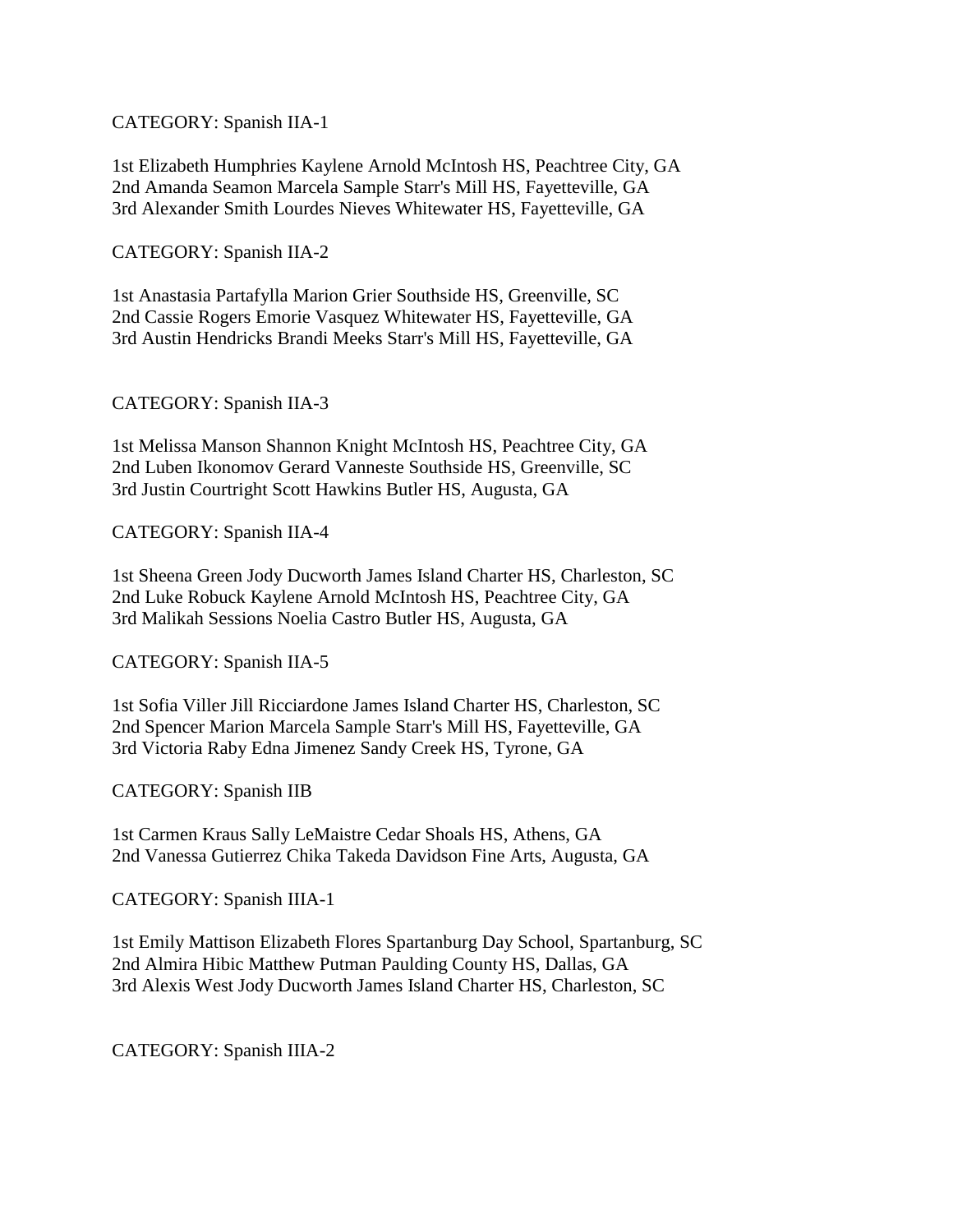1st Kavita Singh Kris Muir Whitewater HS, Fayetteville, GA 2nd Carlie Maute Stephanie Platt James Island Charter HS, Charleston, SC 3rd Caterina Carter Shannon Knight McIntosh HS, Peachtree City, GA

CATEGORY: Spanish IIIA-3

1st Katie Roshelli Lector Zamore McIntosh HS, Peachtree City, GA 2nd Erin Breedlove Kris Muir Whitewater HS, Fayetteville, GA 3rd Agata Rzucidlo Salima Bacchus Cedar Shoals HS, Athens, GA

CATEGORY: Spanish IIIA-4

1st Clara Nibbelink Salima Bacchus Cedar Shoals HS, Athens, GA 2nd Margaret Jones Lector Zamore McIntosh HS, Peachtree City, GA 3rd Shani Browdy David LaBoone James Island Charter HS, Charleston, SC

CATEGORY: Spanish IVA-1

1st Christopher Washnock Debbie Allen Greenville HS, Greenville, SC 2nd Cameron Elward Lector Zamore McIntosh HS, Peachtree City, GA 3rd Abigail Willis Salima Bacchus Cedar Shoals HS, Athens, GA

CATEGORY: Spanish IVA-2

1st Emily Cull Jeanne Kotrady Christ Church Episcopal, Greenville, SC 2nd Kelley Rever Pricilla Mucklow Starr's Mill HS, Fayetteville, GA 3rd Kim Welch Matthew Putman Paulding County HS, Dallas, GA

CATEGORY: Spanish IVA-3

1st Mallory Roberts Gilda Tafolla Spartanburg Day School, Spartanburg, SC 2nd Mary McArthur Jeanne Kotrady Christ Church Episcopal, Greenville, SC 3rd Taylor Parman Pricilla Mucklow Starr's Mill HS, Fayetteville, GA

CATEGORY: Spanish IVB

2nd Adriana Acuna Pricilla Mucklow Starr's Mill HS, Fayetteville, GA

CATEGORY: Spanish Native-1

1st Lorena Montalvo Salima Bacchus Cedar Shoals HS, Athens, GA 2nd Lynda Hernandez Nan Brightwell Oconee County HS, Watkinsville, GA 3rd Josahandy Roman Susan Boutier McIntosh HS, Peachtree City, GA

CATEGORY: Spanish Native-2